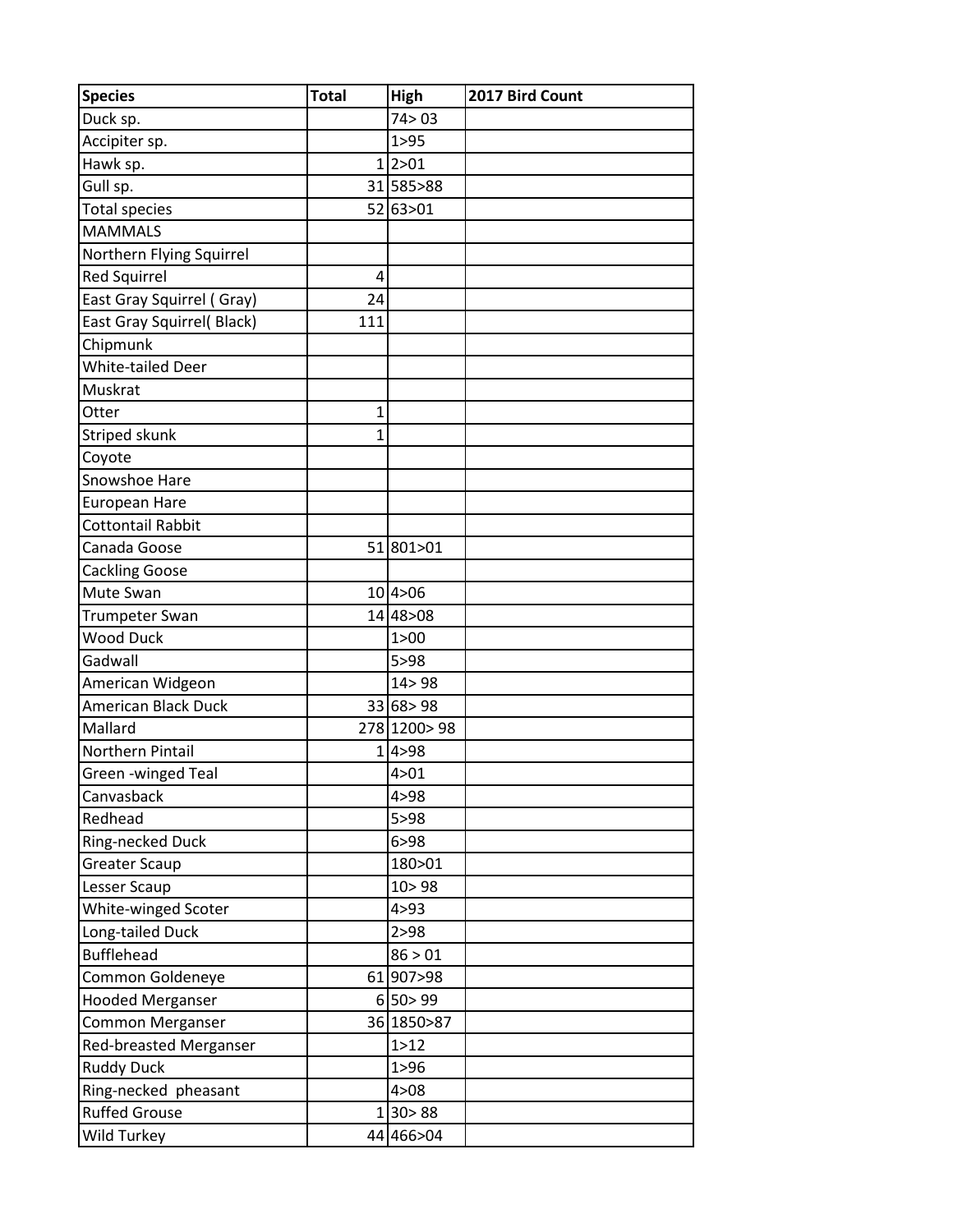| Common Loon                    |              | 7 > 01       |  |
|--------------------------------|--------------|--------------|--|
| Pied-billed Grebe              |              | 1 > 96       |  |
| <b>Horned Grebe</b>            |              | 7 > 01       |  |
| <b>Red-necked Grebe</b>        |              | 3 > 94       |  |
|                                |              |              |  |
| Double-crested Cormorant       |              | 1 > 94       |  |
| <b>Great Blue Heron</b>        |              | 1 7>06       |  |
| Northern Harrier               |              | 2 > 93       |  |
| Sharp-shinned Hawk             |              | 1 4>99       |  |
| Cooper's Hawk                  |              | 2 3>02       |  |
| Northern Goshawk               |              | 4>98         |  |
| <b>Bald Eagle</b>              |              | 7 3>01       |  |
| <b>Red-tailed Hawk</b>         |              | 2 30>94      |  |
| Rough-legged Hawk              |              | 1 7>94       |  |
| American Coot                  |              | 1 7>06       |  |
| <b>Bonaparte's Gull</b>        |              | 100>06       |  |
| Ring-billed Gull               |              | 221>01       |  |
| <b>Herring Gull</b>            |              | 1015 1652>86 |  |
| <b>Iceland Gull</b>            |              | 4 3>04       |  |
| <b>Glaucous Gull</b>           |              | $11$ 30 > 85 |  |
| Lesser Black -backed Gull      | $\mathbf{1}$ |              |  |
| Great Black-backed gull        |              | 135 118 > 01 |  |
| Common Tern                    |              | 1 > 01       |  |
| Rock Pigeon                    |              | 501 750 > 99 |  |
| <b>Mourning Dove</b>           |              | 250 694 > 99 |  |
| Eastern Screech-owl            |              | 4>99         |  |
| <b>Great Horned Owl</b>        |              | 1 4>89       |  |
| Snowy Owl                      |              | 1 > 01       |  |
| Northern Hawk Owl              |              | 2 > 95       |  |
| <b>Barred Owl</b>              |              | 2 > 05       |  |
| Great Gray Owl                 |              | $1$ cw $>04$ |  |
| Short-eared Owl                |              | 1>87         |  |
| <b>Boreal Owl</b>              |              | 1 > 08       |  |
| Northern Saw-whet Owl          |              | 1 > 00       |  |
| <b>Belted Kingfisher</b>       |              | 1 3>88       |  |
| Red-headed Woodpecker          | $\mathbf{1}$ |              |  |
| Red-bellied Woodpecker         |              | 4 3>09       |  |
| Downy Woodpecker               |              | 61 53 > 99   |  |
| Hairy Woodpecker               |              | 42 50 > 88   |  |
| <b>Black-backed Woodpecker</b> |              | 1 > 86       |  |
| Northern Flicker               |              | 2 > 99       |  |
| Pileated Woodpecker            |              | 6 10>99      |  |
| American Kestrel               |              | 1 9>88       |  |
| Merlin                         |              | 1 1>01       |  |
| Northern Shrike                |              | 1 13 > 94    |  |
|                                |              | 214 397 > 88 |  |
| <b>Blue Jay</b>                |              |              |  |
| <b>American Crow</b>           |              | 121 741 > 99 |  |
| Common Raven                   |              | 29 38 > 04   |  |